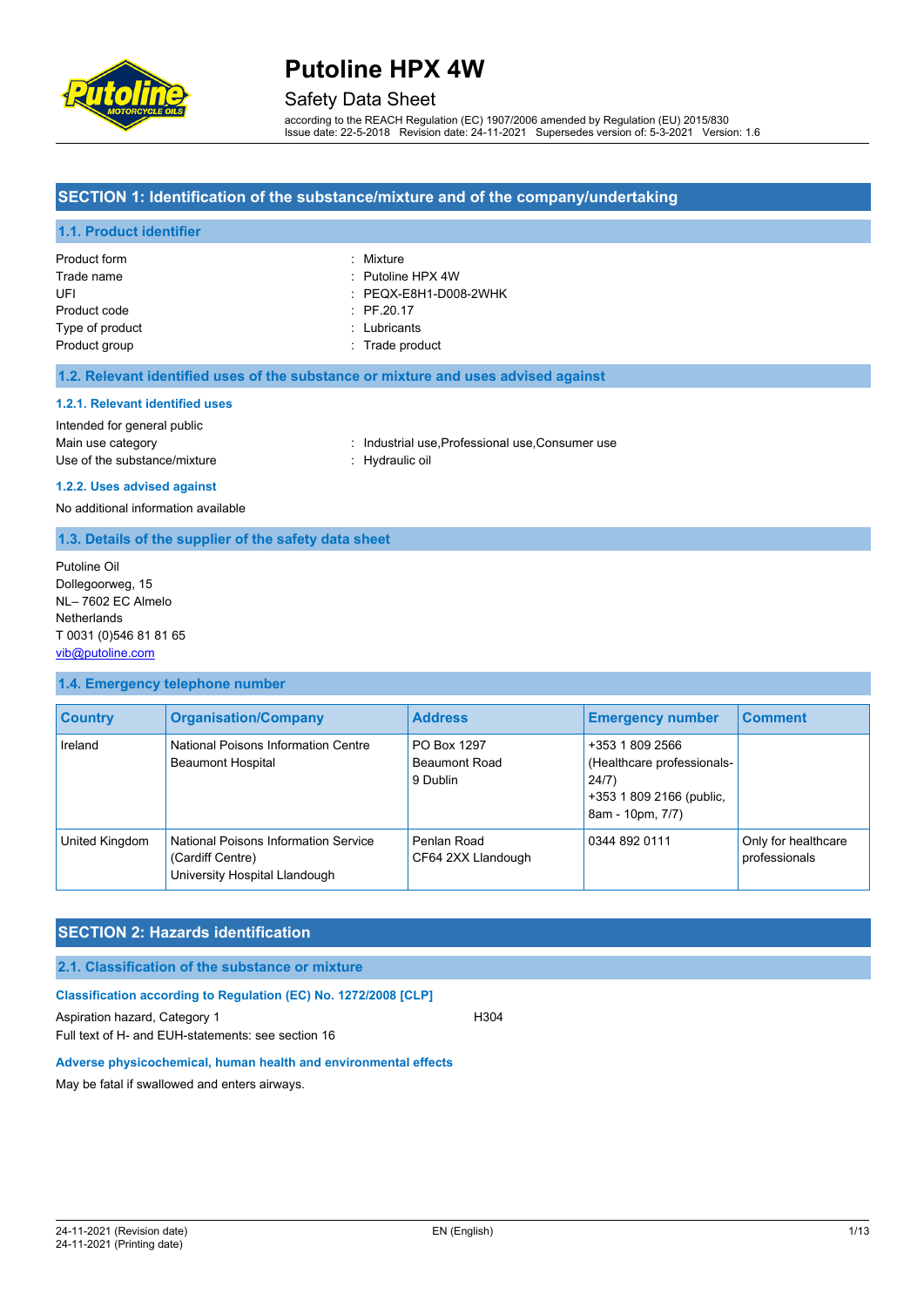### Safety Data Sheet

according to the REACH Regulation (EC) 1907/2006 amended by Regulation (EU) 2015/830

#### **2.2. Label elements**

| Labelling according to Regulation (EC) No. 1272/2008 [CLP] |                                                                                                                                                                                                                                                                                                                                                                                                                                                                                                                                                                                                  |
|------------------------------------------------------------|--------------------------------------------------------------------------------------------------------------------------------------------------------------------------------------------------------------------------------------------------------------------------------------------------------------------------------------------------------------------------------------------------------------------------------------------------------------------------------------------------------------------------------------------------------------------------------------------------|
| Hazard pictograms (CLP)                                    | GHS08                                                                                                                                                                                                                                                                                                                                                                                                                                                                                                                                                                                            |
| Signal word (CLP)                                          | : Danger                                                                                                                                                                                                                                                                                                                                                                                                                                                                                                                                                                                         |
| Contains                                                   | : Distillates (petroleum), hydrotreated heavy paraffinic, Distillates (petroleum), hydrotreated<br>light naphthenic, Distillates (petroleum), hydrotreated light paraffinic                                                                                                                                                                                                                                                                                                                                                                                                                      |
| Hazard statements (CLP)                                    | : H304 - May be fatal if swallowed and enters airways.                                                                                                                                                                                                                                                                                                                                                                                                                                                                                                                                           |
| Precautionary statements (CLP)                             | : P101 - If medical advice is needed, have product container or label at hand.<br>P102 - Keep out of reach of children.<br>P301+P310+P331 - IF SWALLOWED: Immediately call a doctor. Do NOT induce vomiting.<br>P405 - Store locked up.                                                                                                                                                                                                                                                                                                                                                          |
| <b>EUH-statements</b>                                      | P501 - Dispose of contents/container to hazardous or special waste collection point, in<br>accordance with local, regional, national and/or international regulation.<br>: EUH208 - Contains Reaction mass of 1H-Benzotriazole-1-methanamine,N,N-bis(2-<br>ethylhexyl)-6-methyl-,2H-Benzotriazole-2-methanamine, N,N-bis(2-ethylhexyl)-4-methyl-,<br>2H-Benzotriazole-2-methanamine, N,N-bis(2-ethylhexyl)-5-methyl-, N,N-Bis(2-ethylhexyl)-4-<br>methyl-1H-benzotriazole-1-methylamine and N,N-Bis(2-ethylhexyl)-5-methyl-1H-<br>benzotriazole-1-methylamine. May produce an allergic reaction. |
|                                                            |                                                                                                                                                                                                                                                                                                                                                                                                                                                                                                                                                                                                  |

#### **2.3. Other hazards**

### No additional information available

### **SECTION 3: Composition/information on ingredients**

#### **3.1. Substances**

#### Not applicable

### **3.2. Mixtures**

Comments : Highly refined mineral oils and additives.

| <b>Name</b>                                                                                                                                                                                                                                                                                                                                                                      | <b>Product identifier</b>                                                                                | $\frac{9}{6}$ | <b>Classification according to</b><br><b>Regulation (EC) No. 1272/2008</b><br>[CLP]            |
|----------------------------------------------------------------------------------------------------------------------------------------------------------------------------------------------------------------------------------------------------------------------------------------------------------------------------------------------------------------------------------|----------------------------------------------------------------------------------------------------------|---------------|------------------------------------------------------------------------------------------------|
| Distillates (petroleum), hydrotreated light naphthenic<br>(Note L)                                                                                                                                                                                                                                                                                                               | CAS-No.: 64742-53-6<br>EC-No.: 265-156-6<br>EC Index-No.: 649-466-00-2<br>REACH-no: 01-2119480375-<br>34 | $50 - 80$     | Asp. Tox. 1, H304                                                                              |
| Distillates (petroleum), hydrotreated heavy paraffinic<br>(Note L)                                                                                                                                                                                                                                                                                                               | CAS-No.: 64742-54-7<br>EC-No.: 265-157-1<br>EC Index-No.: 649-467-00-8<br>REACH-no: 01-2119484627-<br>25 | $20 - 25$     | Asp. Tox. 1, H304                                                                              |
| Reaction mass of 1H-Benzotriazole-1-<br>methanamine, N, N-bis(2-ethylhexyl)-6-methyl-, 2H-<br>Benzotriazole-2-methanamine, N,N-bis(2-ethylhexyl)-<br>4-methyl-, 2H-Benzotriazole-2-methanamine, N,N-<br>bis(2-ethylhexyl)-5-methyl-, N,N-Bis(2-ethylhexyl)-4-<br>methyl-1H-benzotriazole-1-methylamine and N,N-<br>Bis(2-ethylhexyl)-5-methyl-1H-benzotriazole-1-<br>methylamine | EC-No.: 939-700-4<br>REACH-no: 01-2119982395-<br>25                                                      | $0,3 - 1$     | Skin Irrit. 2, H315<br>Skin Sens. 1B, H317<br>Aquatic Acute 1, H400<br>Aquatic Chronic 2, H411 |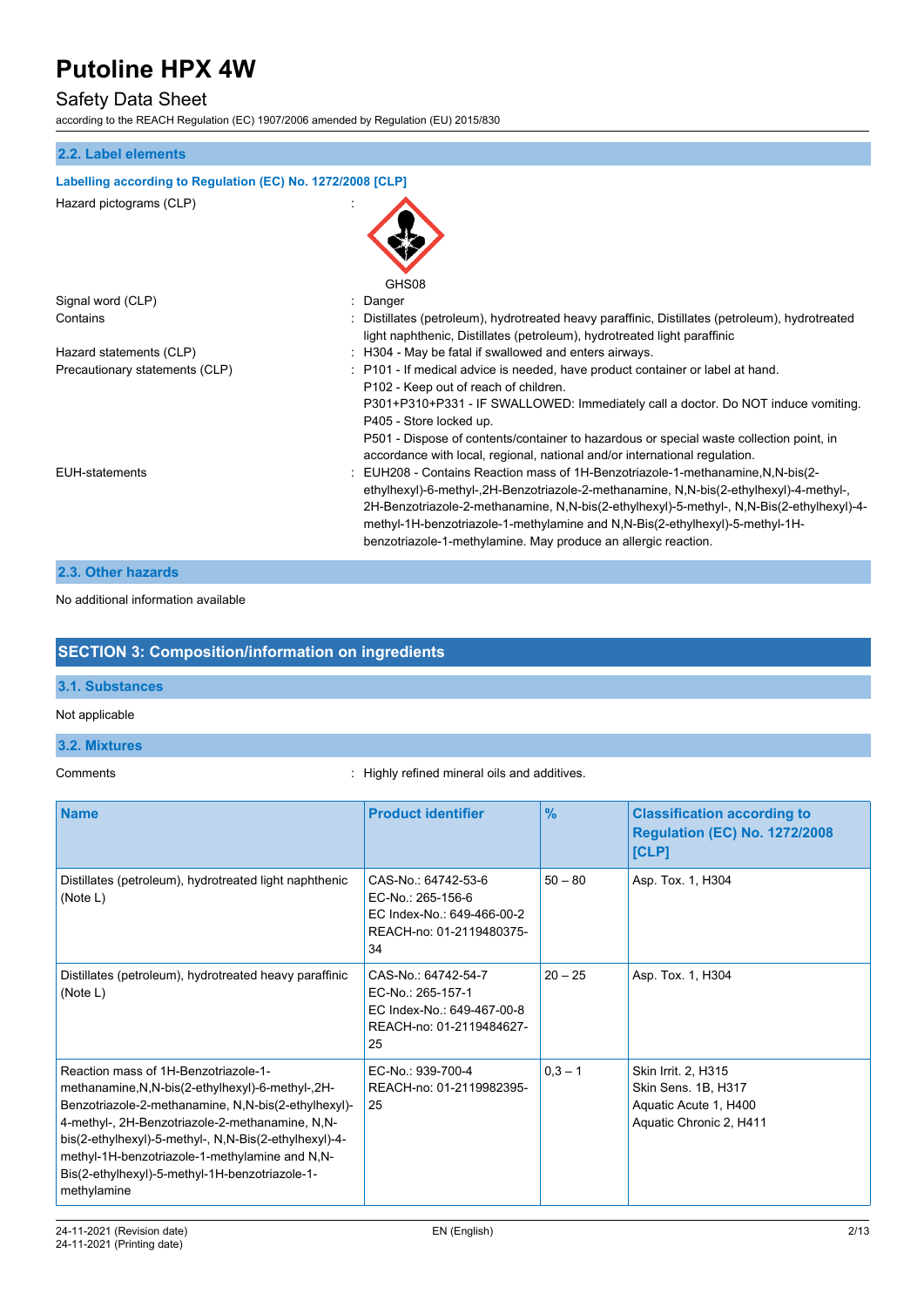### Safety Data Sheet

according to the REACH Regulation (EC) 1907/2006 amended by Regulation (EU) 2015/830

| <b>Name</b>                                                                                                                                    | <b>Product identifier</b>                                                                              | $\frac{9}{6}$ | <b>Classification according to</b><br><b>Regulation (EC) No. 1272/2008</b><br><b>[CLP]</b>                                                                                               |
|------------------------------------------------------------------------------------------------------------------------------------------------|--------------------------------------------------------------------------------------------------------|---------------|------------------------------------------------------------------------------------------------------------------------------------------------------------------------------------------|
| Methyl methacrylate<br>substance with national workplace exposure limit(s)<br>(GB, IE); substance with a Community workplace<br>exposure limit | CAS-No.: 80-62-6<br>EC-No.: 201-297-1<br>EC Index-No.: 607-035-00-6<br>REACH-no: 01-2119452498-<br>28  | < 0.1         | Flam. Lig. 2, H225<br>Skin Irrit. 2, H315<br>Skin Sens. 1B, H317<br>STOT SE 3. H335                                                                                                      |
| Diphenylamine<br>substance with national workplace exposure limit(s)<br>(GB, IE)                                                               | CAS-No.: 122-39-4<br>EC-No.: 204-539-4<br>EC Index-No.: 612-026-00-5<br>REACH-no: 01-2119488966-<br>13 | < 0.1         | Acute Tox. 3 (Oral), H301<br>Acute Tox. 3 (Dermal), H311<br>Acute Tox. 3 (Inhalation), H331<br>Eye Irrit. 2, H319<br>STOT RE 2, H373<br>Aquatic Acute 1, H400<br>Aquatic Chronic 1, H410 |

Comments **1998** Comments 20% Comments 20% (w/w) DMSOextract, according to IP346.

Note L: The harmonised classification as a carcinogen applies unless it can be shown that the substance contains less than 3 % of dimethyl sulphoxide extract as measured by IP 346 ("Determination of polycyclic aromatics in unused lubricating base oils and asphaltene free petroleum fractions – Dimethyl sulphoxide extraction refractive index method" Institute of Petroleum, London), in which case a classification in accordance with Title II of this Regulation shall be performed also for that hazard class.

Full text of H- and EUH-statements: see section 16

| <b>SECTION 4: First aid measures</b>                                                                                                                                                     |                                                                                                                                                                                                                                                 |  |
|------------------------------------------------------------------------------------------------------------------------------------------------------------------------------------------|-------------------------------------------------------------------------------------------------------------------------------------------------------------------------------------------------------------------------------------------------|--|
| 4.1. Description of first aid measures                                                                                                                                                   |                                                                                                                                                                                                                                                 |  |
| First-aid measures general<br>First-aid measures after inhalation<br>First-aid measures after skin contact<br>First-aid measures after eye contact<br>First-aid measures after ingestion | : Call a physician immediately.<br>: Remove person to fresh air and keep comfortable for breathing.<br>: Wash skin with plenty of water.<br>: Rinse eyes with water as a precaution.<br>: Do not induce vomiting. Call a physician immediately. |  |
| 4.2. Most important symptoms and effects, both acute and delayed                                                                                                                         |                                                                                                                                                                                                                                                 |  |
| Symptoms/effects after ingestion                                                                                                                                                         | : Risk of lung oedema.                                                                                                                                                                                                                          |  |
| 4.3. Indication of any immediate medical attention and special treatment needed                                                                                                          |                                                                                                                                                                                                                                                 |  |
| Treat symptomatically.                                                                                                                                                                   |                                                                                                                                                                                                                                                 |  |

| <b>SECTION 5: Firefighting measures</b>                         |                                                                                                                                             |
|-----------------------------------------------------------------|---------------------------------------------------------------------------------------------------------------------------------------------|
| 5.1. Extinguishing media                                        |                                                                                                                                             |
| Suitable extinguishing media<br>Unsuitable extinguishing media  | : Water spray. Dry powder. Foam. Carbon dioxide.<br>: Do not use a heavy water stream.                                                      |
| 5.2. Special hazards arising from the substance or mixture      |                                                                                                                                             |
| Fire hazard<br>Hazardous decomposition products in case of fire | Combustible liquid.<br>: Incomplete combustion releases dangerous carbon monoxide, carbon dioxide and other<br>toxic gases.                 |
| 5.3. Advice for firefighters                                    |                                                                                                                                             |
| Protection during firefighting                                  | : Do not attempt to take action without suitable protective equipment. Self-contained<br>breathing apparatus. Complete protective clothing. |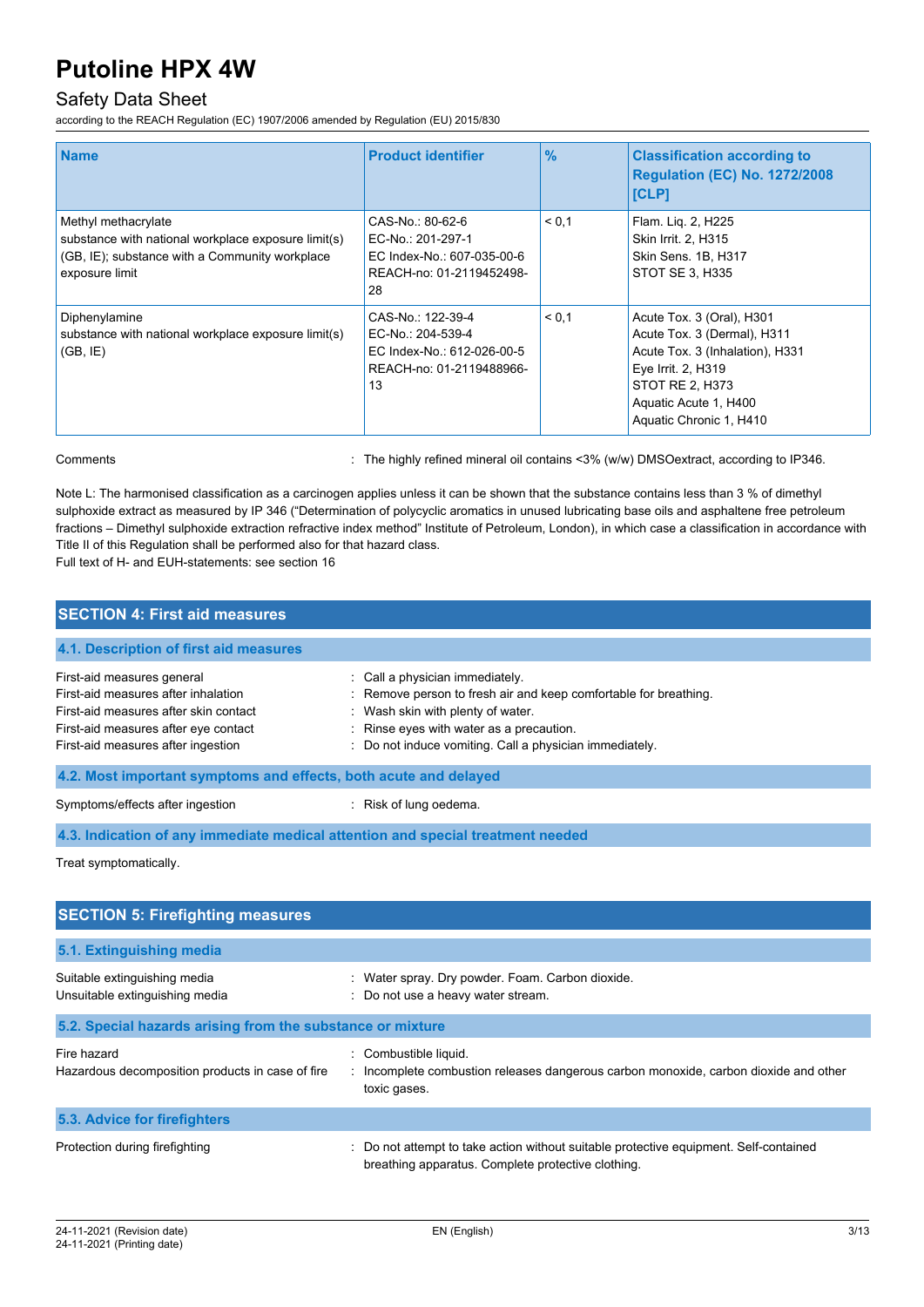### Safety Data Sheet

according to the REACH Regulation (EC) 1907/2006 amended by Regulation (EU) 2015/830

| <b>SECTION 6: Accidental release measures</b>                            |                                                                                                                                                                |  |
|--------------------------------------------------------------------------|----------------------------------------------------------------------------------------------------------------------------------------------------------------|--|
|                                                                          |                                                                                                                                                                |  |
| 6.1. Personal precautions, protective equipment and emergency procedures |                                                                                                                                                                |  |
| 6.1.1. For non-emergency personnel                                       |                                                                                                                                                                |  |
| <b>Emergency procedures</b>                                              | : Ventilate spillage area.                                                                                                                                     |  |
| 6.1.2. For emergency responders                                          |                                                                                                                                                                |  |
| Protective equipment                                                     | : Do not attempt to take action without suitable protective equipment. For further information<br>refer to section 8: "Exposure controls/personal protection". |  |
| <b>6.2. Environmental precautions</b>                                    |                                                                                                                                                                |  |
| Avoid release to the environment                                         |                                                                                                                                                                |  |
| 6.3. Methods and material for containment and cleaning up                |                                                                                                                                                                |  |
| Methods for cleaning up<br>Other information                             | : Take up liquid spill into absorbent material.<br>Dispose of materials or solid residues at an authorized site.                                               |  |
| 6.4. Reference to other sections                                         |                                                                                                                                                                |  |
| For further information refer to section 13.                             |                                                                                                                                                                |  |

| <b>SECTION 7: Handling and storage</b>                            |                                                                                                                                                                                                          |
|-------------------------------------------------------------------|----------------------------------------------------------------------------------------------------------------------------------------------------------------------------------------------------------|
| 7.1. Precautions for safe handling                                |                                                                                                                                                                                                          |
| Precautions for safe handling<br>Hygiene measures                 | : Provide good ventilation in process area to prevent formation of vapour.<br>: Wash hands and other exposed areas with mild soap and water before eating, drinking or<br>smoking and when leaving work. |
| 7.2. Conditions for safe storage, including any incompatibilities |                                                                                                                                                                                                          |
| Storage conditions                                                | : Keep container closed when not in use. Keep in a cool, well-ventilated place away from<br>heat.                                                                                                        |
| Storage temperature                                               | : $0-40 °C$                                                                                                                                                                                              |
| 7.3. Specific end use(s)                                          |                                                                                                                                                                                                          |

No additional information available

| <b>SECTION 8: Exposure controls/personal protection</b>                                                                                                    |                                                       |  |
|------------------------------------------------------------------------------------------------------------------------------------------------------------|-------------------------------------------------------|--|
| 8.1. Control parameters                                                                                                                                    |                                                       |  |
| 8.1.1 National occupational exposure and biological limit values                                                                                           |                                                       |  |
| <b>Putoline HPX 4W</b>                                                                                                                                     |                                                       |  |
| <b>EU - Indicative Occupational Exposure Limit (IOEL)</b>                                                                                                  |                                                       |  |
| Exposure limits/standards for materials that can be<br>formed when handling this product. When<br>mists/aerosols can occur the following is<br>rocomponded | 5 mg/m <sup>3</sup> - ACGIH TLV (inhalable fraction). |  |

| recommended                                   |                      |  |
|-----------------------------------------------|----------------------|--|
| Diphenylamine (122-39-4)                      |                      |  |
| <b>Ireland - Occupational Exposure Limits</b> |                      |  |
| Local name                                    | Diphenylamine        |  |
| OEL TWA [1]                                   | 10 mg/m <sup>3</sup> |  |
| <b>OEL STEL</b>                               | $20 \text{ mg/m}^3$  |  |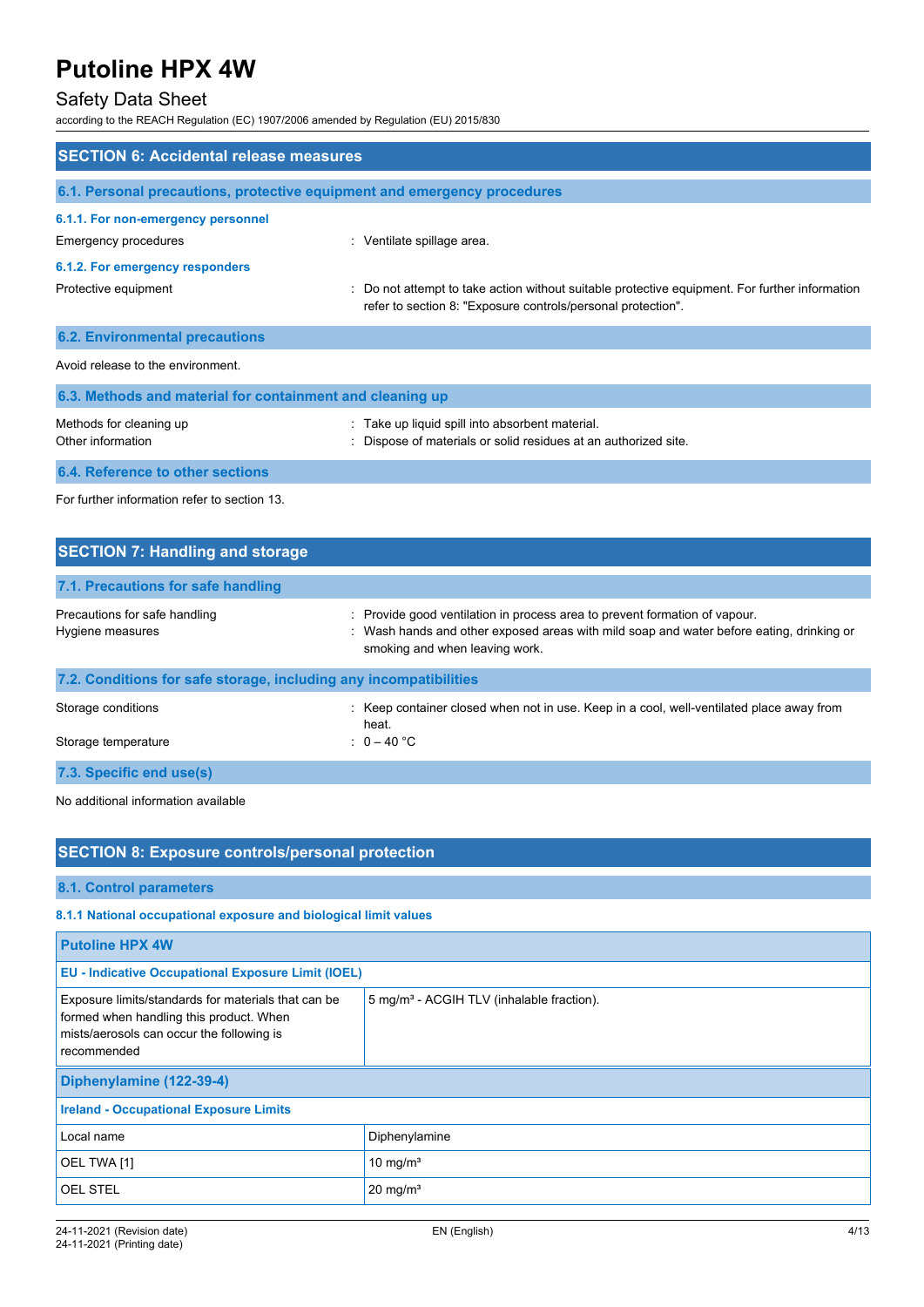### Safety Data Sheet

according to the REACH Regulation (EC) 1907/2006 amended by Regulation (EU) 2015/830

| Diphenylamine (122-39-4)                                  |                                                                                                                                                                                                                                                                                                                                                                                                                                                                                                                                                                                                                                                                                                                                                                               |  |
|-----------------------------------------------------------|-------------------------------------------------------------------------------------------------------------------------------------------------------------------------------------------------------------------------------------------------------------------------------------------------------------------------------------------------------------------------------------------------------------------------------------------------------------------------------------------------------------------------------------------------------------------------------------------------------------------------------------------------------------------------------------------------------------------------------------------------------------------------------|--|
| Regulatory reference                                      | Chemical Agents Code of Practice 2021                                                                                                                                                                                                                                                                                                                                                                                                                                                                                                                                                                                                                                                                                                                                         |  |
| <b>United Kingdom - Occupational Exposure Limits</b>      |                                                                                                                                                                                                                                                                                                                                                                                                                                                                                                                                                                                                                                                                                                                                                                               |  |
| Local name                                                | Diphenylamine                                                                                                                                                                                                                                                                                                                                                                                                                                                                                                                                                                                                                                                                                                                                                                 |  |
| WEL TWA (OEL TWA) [1]                                     | 10 mg/ $m3$                                                                                                                                                                                                                                                                                                                                                                                                                                                                                                                                                                                                                                                                                                                                                                   |  |
| WEL STEL (OEL STEL)                                       | $20$ mg/m <sup>3</sup>                                                                                                                                                                                                                                                                                                                                                                                                                                                                                                                                                                                                                                                                                                                                                        |  |
| Regulatory reference                                      | EH40/2005 (Fourth edition, 2020). HSE                                                                                                                                                                                                                                                                                                                                                                                                                                                                                                                                                                                                                                                                                                                                         |  |
| Methyl methacrylate (80-62-6)                             |                                                                                                                                                                                                                                                                                                                                                                                                                                                                                                                                                                                                                                                                                                                                                                               |  |
| <b>EU - Indicative Occupational Exposure Limit (IOEL)</b> |                                                                                                                                                                                                                                                                                                                                                                                                                                                                                                                                                                                                                                                                                                                                                                               |  |
| Local name                                                | Methyl methacrylate                                                                                                                                                                                                                                                                                                                                                                                                                                                                                                                                                                                                                                                                                                                                                           |  |
| <b>IOEL STEL [ppm]</b>                                    | 100 ppm                                                                                                                                                                                                                                                                                                                                                                                                                                                                                                                                                                                                                                                                                                                                                                       |  |
| Regulatory reference                                      | COMMISSION DIRECTIVE 2009/161/EU                                                                                                                                                                                                                                                                                                                                                                                                                                                                                                                                                                                                                                                                                                                                              |  |
| <b>Ireland - Occupational Exposure Limits</b>             |                                                                                                                                                                                                                                                                                                                                                                                                                                                                                                                                                                                                                                                                                                                                                                               |  |
| Local name                                                | Methyl methacrylate                                                                                                                                                                                                                                                                                                                                                                                                                                                                                                                                                                                                                                                                                                                                                           |  |
| OEL TWA [2]                                               | 50 ppm                                                                                                                                                                                                                                                                                                                                                                                                                                                                                                                                                                                                                                                                                                                                                                        |  |
| OEL STEL [ppm]                                            | $100$ ppm                                                                                                                                                                                                                                                                                                                                                                                                                                                                                                                                                                                                                                                                                                                                                                     |  |
| Remark                                                    | IOELV (Indicative Occupational Exposure Limit Values), Sens. (In the workplace<br>respiratory or dermal exposures to sensitising agents may occur. Sensitizers may evoke<br>respiratory or dermal reactions, e.g. asthma, rhinitis and allergic contact dermatitis. The<br>notation does not distinguish between respiratory or dermal sensitisation. Chemical agents<br>that are sensitizers present special problems in the workplace. Should an employee<br>become sensitised, subsequent exposure may cause intense responses, even at low<br>exposure concentrations well below the OELV. Exposure should be eliminated or<br>significantly reduced through control measures such as engineering and process controls<br>and use of personal protective equipment (PPE)) |  |
| Regulatory reference                                      | Chemical Agents Code of Practice 2021                                                                                                                                                                                                                                                                                                                                                                                                                                                                                                                                                                                                                                                                                                                                         |  |
| <b>United Kingdom - Occupational Exposure Limits</b>      |                                                                                                                                                                                                                                                                                                                                                                                                                                                                                                                                                                                                                                                                                                                                                                               |  |
| Local name                                                | Methyl methacrylate                                                                                                                                                                                                                                                                                                                                                                                                                                                                                                                                                                                                                                                                                                                                                           |  |
| WEL TWA (OEL TWA) [1]                                     | $208$ mg/m <sup>3</sup>                                                                                                                                                                                                                                                                                                                                                                                                                                                                                                                                                                                                                                                                                                                                                       |  |
| WEL TWA (OEL TWA) [2]                                     | 50 ppm                                                                                                                                                                                                                                                                                                                                                                                                                                                                                                                                                                                                                                                                                                                                                                        |  |
| WEL STEL (OEL STEL)                                       | 416 mg/m <sup>3</sup>                                                                                                                                                                                                                                                                                                                                                                                                                                                                                                                                                                                                                                                                                                                                                         |  |
| WEL STEL (OEL STEL) [ppm]                                 | 100 ppm                                                                                                                                                                                                                                                                                                                                                                                                                                                                                                                                                                                                                                                                                                                                                                       |  |
| Regulatory reference                                      | EH40/2005 (Fourth edition, 2020). HSE                                                                                                                                                                                                                                                                                                                                                                                                                                                                                                                                                                                                                                                                                                                                         |  |

#### **8.1.2. Recommended monitoring procedures**

No additional information available

#### **8.1.3. Air contaminants formed**

No additional information available

#### **8.1.4. DNEL and PNEC**

No additional information available

#### **8.1.5. Control banding**

No additional information available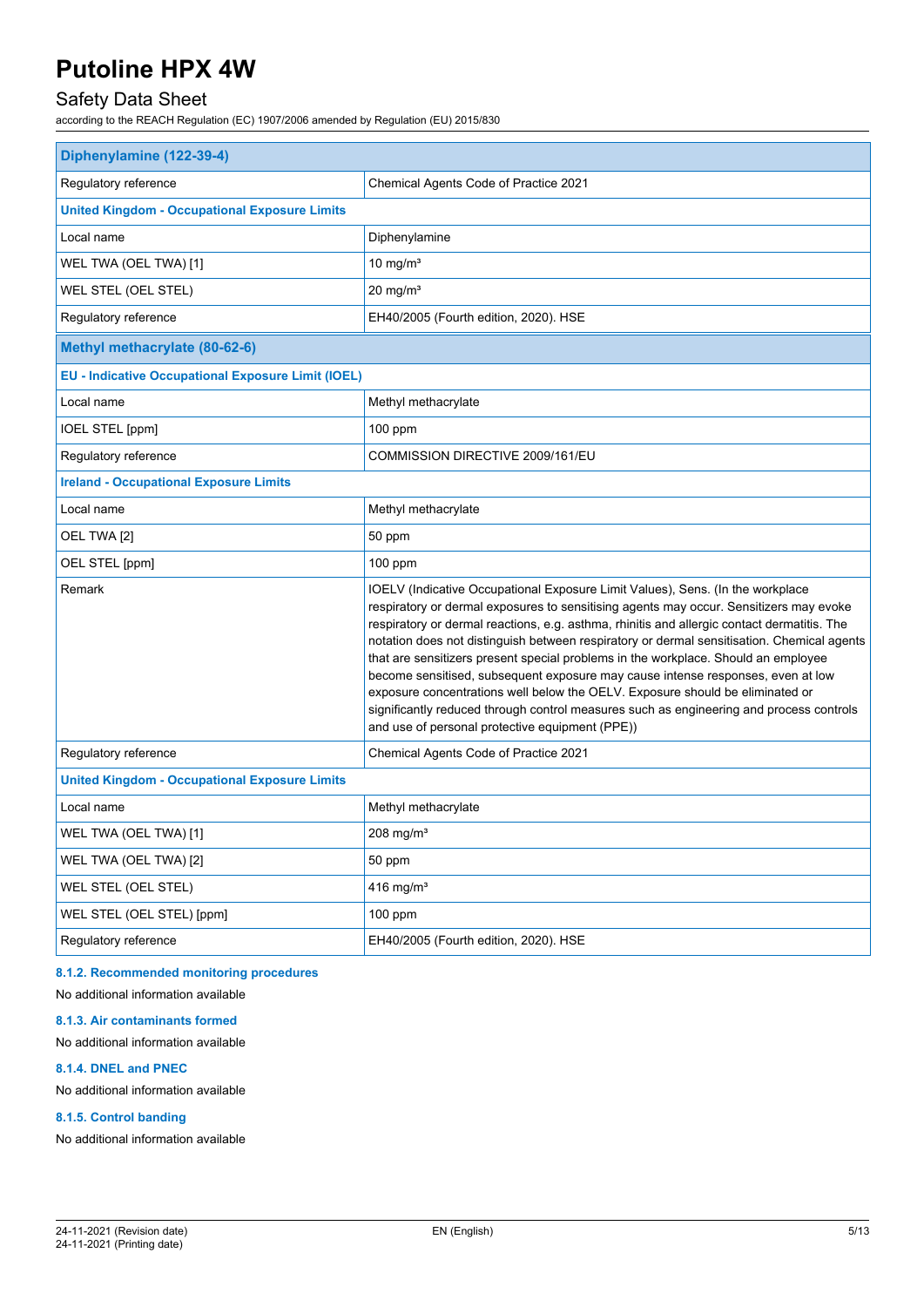### Safety Data Sheet

according to the REACH Regulation (EC) 1907/2006 amended by Regulation (EU) 2015/830

#### **8.2. Exposure controls**

#### **8.2.1. Appropriate engineering controls**

#### **Appropriate engineering controls:**

Ensure good ventilation of the work station.

#### **8.2.2. Personal protection equipment**

#### **Personal protective equipment symbol(s):**



#### **8.2.2.1. Eye and face protection**

#### **Eye protection:**

Safety glasses

| <b>Eye protection</b> |                             |                        |                 |
|-----------------------|-----------------------------|------------------------|-----------------|
| Type                  | <b>Field of application</b> | <b>Characteristics</b> | <b>Standard</b> |
| Safety glasses        | Droplet                     | clear                  | <b>EN 166</b>   |

#### **8.2.2.2. Skin protection**

#### **Skin and body protection:**

Wear suitable protective clothing

#### **Hand protection:**

Protective gloves

| <b>Hand protection</b> |                      |                        |                |                    |                   |
|------------------------|----------------------|------------------------|----------------|--------------------|-------------------|
| Type                   | <b>Material</b>      | <b>Permeation</b>      | Thickness (mm) | <b>Penetration</b> | <b>Standard</b>   |
| Reusable gloves        | Nitrile rubber (NBR) | $6$ ( $>$ 480 minutes) | ≥0.35          |                    | <b>EN ISO 374</b> |

#### **Other skin protection**

#### **Materials for protective clothing:**

Wear suitable protective clothing

#### **8.2.2.3. Respiratory protection**

#### **Respiratory protection:**

In case of insufficient ventilation, wear suitable respiratory equipment

#### **8.2.2.4. Thermal hazards**

No additional information available

#### **8.2.3. Environmental exposure controls**

#### **Environmental exposure controls:**

Avoid release to the environment.

| <b>SECTION 9: Physical and chemical properties</b> |                                                            |  |
|----------------------------------------------------|------------------------------------------------------------|--|
|                                                    | 9.1. Information on basic physical and chemical properties |  |
| Physical state                                     | : Liguid                                                   |  |
| Colour                                             | : Yellow.                                                  |  |
| Odour                                              | : characteristic.                                          |  |
| Odour threshold                                    | : No data available                                        |  |
| pH                                                 | : No data available                                        |  |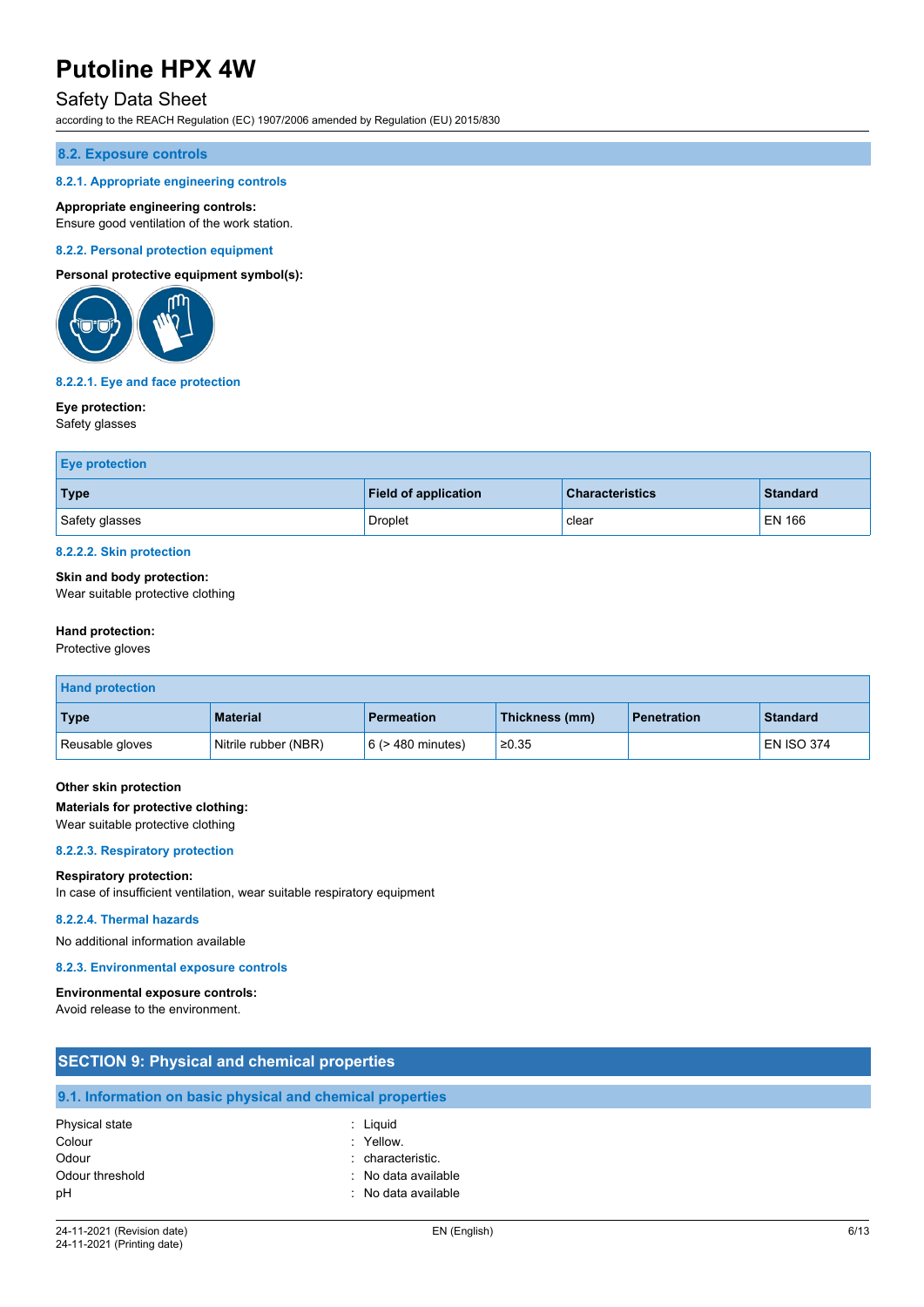### Safety Data Sheet

according to the REACH Regulation (EC) 1907/2006 amended by Regulation (EU) 2015/830

| Relative evaporation rate (butylacetate=1)      | $:$ No data available                            |
|-------------------------------------------------|--------------------------------------------------|
| Melting point                                   | : Not applicable                                 |
| Freezing point                                  | $-66$ °C - ASTM D5950 (pour point)               |
| Boiling point                                   | No data available                                |
| Flash point                                     | : $172 °C$ - ASTM D92 (COC)                      |
| Auto-ignition temperature                       | : No data available                              |
| Decomposition temperature                       | $:$ No data available                            |
| Flammability (solid, gas)                       | : Not applicable                                 |
| Vapour pressure                                 | No data available                                |
| Relative vapour density at 20 °C                | : No data available                              |
| Relative density                                | $:$ No data available                            |
| Density                                         | : $0,895$ kg/l (15 °C) - ASTM D4052              |
| Solubility                                      | Water: Practically not miscible.                 |
| Partition coefficient n-octanol/water (Log Pow) | No data available                                |
| Viscosity, kinematic                            | : 16,9 mm <sup>2</sup> /s (40 °C) - ASTM D7279   |
| Viscosity, dynamic                              | No data available                                |
| <b>Explosive properties</b>                     | Presents no particular fire or explosion hazard. |
| Oxidising properties                            | No data available                                |
| <b>Explosive limits</b>                         | $:$ No data available                            |

**9.2. Other information**

VOC content  $\qquad \qquad : \qquad 0 \%$ 

### **SECTION 10: Stability and reactivity**

### **10.1. Reactivity**

The product is non-reactive under normal conditions of use, storage and transport.

**10.2. Chemical stability**

Stable under normal conditions.

**10.3. Possibility of hazardous reactions**

Reacts violently with (strong) oxidizers.

**10.4. Conditions to avoid**

None under recommended storage and handling conditions (see section 7).

**10.5. Incompatible materials**

No additional information available

**10.6. Hazardous decomposition products**

No decomposition if stored normally.

### **SECTION 11: Toxicological information**

#### **11.1 Information on toxicological effects**

| Acute toxicity (oral)<br>Acute toxicity (dermal)<br>Acute toxicity (inhalation) | : Not classified<br>: Not classified<br>: Not classified |  |
|---------------------------------------------------------------------------------|----------------------------------------------------------|--|
| Distillates (petroleum), hydrotreated light naphthenic (64742-53-6)             |                                                          |  |
| LD50 oral rat                                                                   | > 5000 mg/kg bodyweight                                  |  |
| LD50 dermal rabbit                                                              | > 2000 mg/kg bodyweight                                  |  |
| LC50 Inhalation - Rat (Dust/Mist)                                               | $> 5.53$ mg/l/4h                                         |  |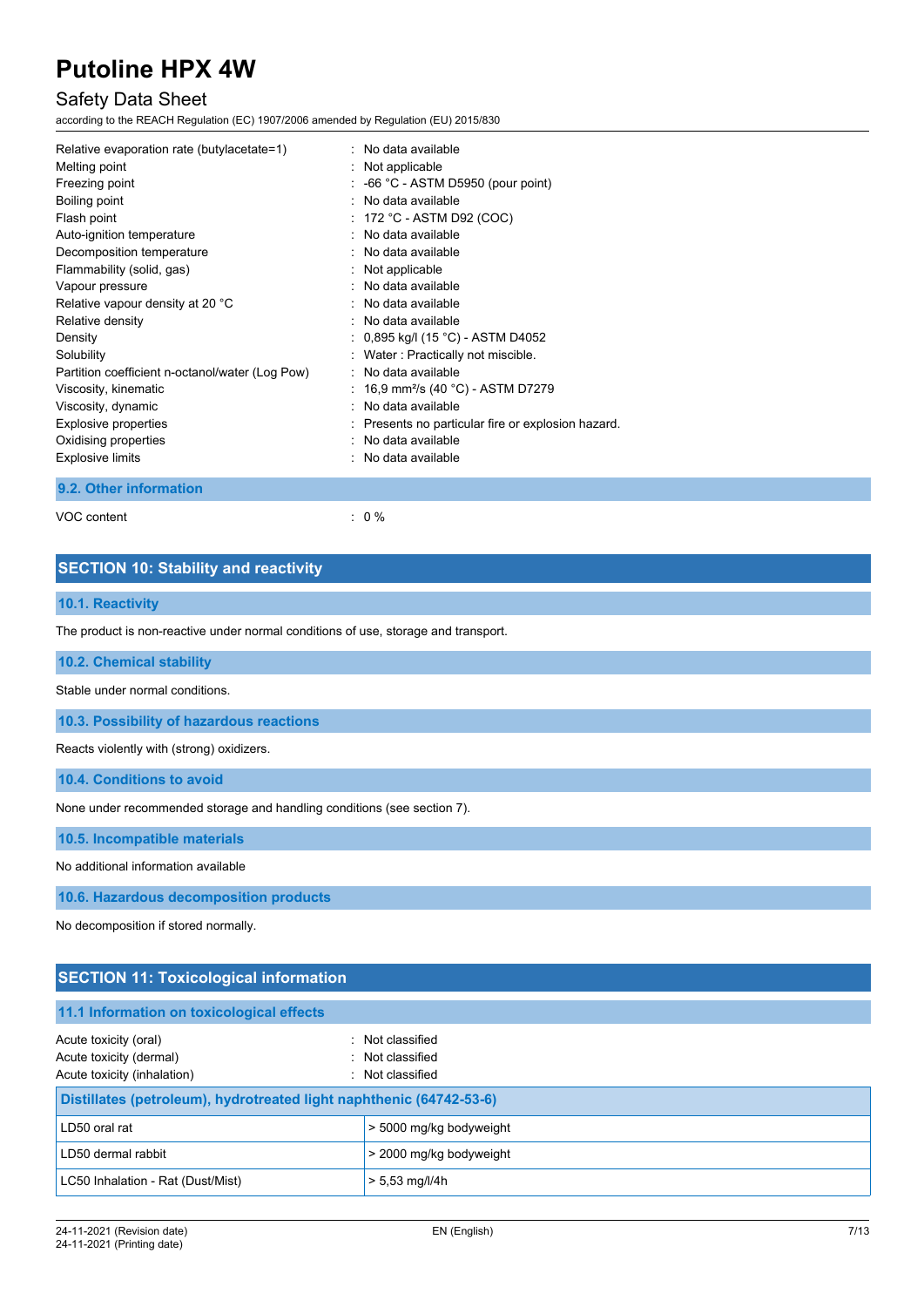# Safety Data Sheet

according to the REACH Regulation (EC) 1907/2006 amended by Regulation (EU) 2015/830

| Diphenylamine (122-39-4)                                            |                                                                                                                                                                                                                                                                                                                                                             |
|---------------------------------------------------------------------|-------------------------------------------------------------------------------------------------------------------------------------------------------------------------------------------------------------------------------------------------------------------------------------------------------------------------------------------------------------|
| LD50 oral rat                                                       | 100 mg/kg                                                                                                                                                                                                                                                                                                                                                   |
| LD50 dermal rabbit                                                  | 300 mg/kg                                                                                                                                                                                                                                                                                                                                                   |
| Distillates (petroleum), hydrotreated heavy paraffinic (64742-54-7) |                                                                                                                                                                                                                                                                                                                                                             |
| LD50 oral rat                                                       | > 5000 mg/kg                                                                                                                                                                                                                                                                                                                                                |
| LD50 dermal rabbit                                                  | > 2000 mg/kg                                                                                                                                                                                                                                                                                                                                                |
| LC50 Inhalation - Rat                                               | $> 5.53$ mg/l/4h                                                                                                                                                                                                                                                                                                                                            |
|                                                                     | Reaction mass of 1H-Benzotriazole-1-methanamine, N, N-bis(2-ethylhexyl)-6-methyl-, 2H-Benzotriazole-2-methanamine,<br>N,N-bis(2-ethylhexyl)-4-methyl-, 2H-Benzotriazole-2-methanamine, N,N-bis(2-ethylhexyl)-5-methyl-, N,N-Bis(2-ethylhexyl)-<br>4-methyl-1H-benzotriazole-1-methylamine and N,N-Bis(2-ethylhexyl)-5-methyl-1H-benzotriazole-1-methylamine |
| LD50 oral rat                                                       | 3313 mg/kg                                                                                                                                                                                                                                                                                                                                                  |
| LD50 dermal rat                                                     | > 2000 mg/kg                                                                                                                                                                                                                                                                                                                                                |
| Skin corrosion/irritation                                           | Not classified                                                                                                                                                                                                                                                                                                                                              |
| Serious eye damage/irritation                                       | Not classified                                                                                                                                                                                                                                                                                                                                              |
| Respiratory or skin sensitisation                                   | Not classified                                                                                                                                                                                                                                                                                                                                              |
| Germ cell mutagenicity                                              | Not classified                                                                                                                                                                                                                                                                                                                                              |
| Carcinogenicity                                                     | Not classified                                                                                                                                                                                                                                                                                                                                              |
| Reproductive toxicity                                               | Not classified                                                                                                                                                                                                                                                                                                                                              |
| STOT-single exposure                                                | : Not classified                                                                                                                                                                                                                                                                                                                                            |
| Methyl methacrylate (80-62-6)                                       |                                                                                                                                                                                                                                                                                                                                                             |
| STOT-single exposure                                                | May cause respiratory irritation.                                                                                                                                                                                                                                                                                                                           |
| STOT-repeated exposure                                              | : Not classified                                                                                                                                                                                                                                                                                                                                            |
| Diphenylamine (122-39-4)                                            |                                                                                                                                                                                                                                                                                                                                                             |
| STOT-repeated exposure                                              | May cause damage to organs (circulatory system, kidneys, liver, spleen) through<br>prolonged or repeated exposure.                                                                                                                                                                                                                                          |
| Aspiration hazard                                                   | May be fatal if swallowed and enters airways.                                                                                                                                                                                                                                                                                                               |
| <b>Putoline HPX 4W</b>                                              |                                                                                                                                                                                                                                                                                                                                                             |
| Viscosity, kinematic                                                | 16,9 mm <sup>2</sup> /s (40 °C) - ASTM D7279                                                                                                                                                                                                                                                                                                                |

| <b>SECTION 12: Ecological information</b>                                              |                                                                                                                            |  |
|----------------------------------------------------------------------------------------|----------------------------------------------------------------------------------------------------------------------------|--|
| 12.1. Toxicity                                                                         |                                                                                                                            |  |
| Ecology - general                                                                      | : The product is not considered harmful to aquatic organisms nor to cause long-term adverse<br>effects in the environment. |  |
| Hazardous to the aquatic environment, short-term<br>(acute)                            | : Not classified                                                                                                           |  |
| Hazardous to the aquatic environment, long-term<br>(chronic)<br>Not rapidly degradable | : Not classified                                                                                                           |  |
| Distillates (petroleum), hydrotreated light naphthenic (64742-53-6)                    |                                                                                                                            |  |
| LC50 - Fish [1]                                                                        | $> 100$ mg/l (96 h)                                                                                                        |  |
| EC50 - Crustacea [1]                                                                   | $> 10$ g/l                                                                                                                 |  |
| EC50 72h - Algae [1]                                                                   | $> 100$ mg/l                                                                                                               |  |
| NOEC (acute)                                                                           | $\geq 100(72h)$                                                                                                            |  |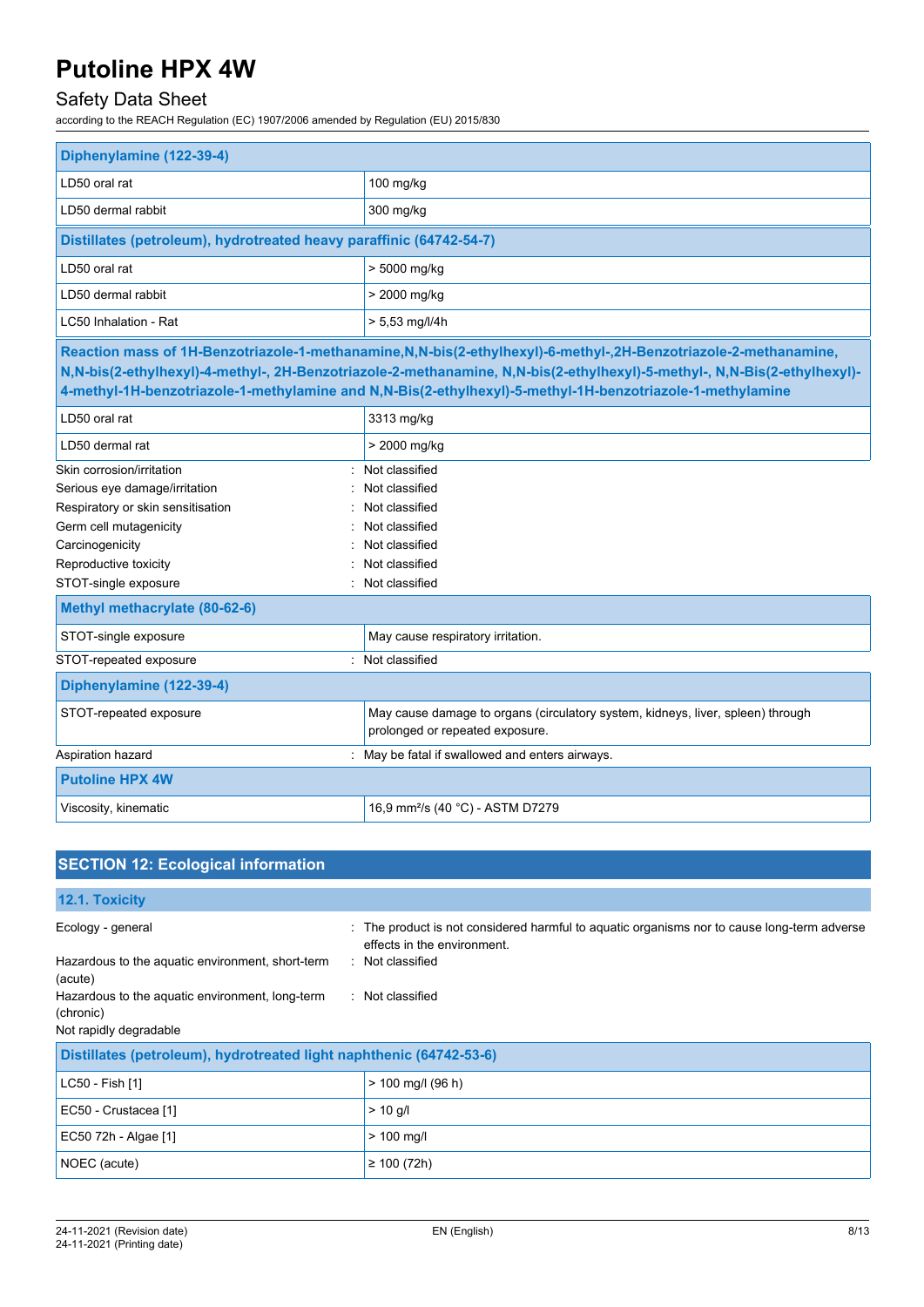# Safety Data Sheet

according to the REACH Regulation (EC) 1907/2006 amended by Regulation (EU) 2015/830

| Diphenylamine (122-39-4)                                                     |                                                                                                                                                                                                                                                                                                                                                             |  |
|------------------------------------------------------------------------------|-------------------------------------------------------------------------------------------------------------------------------------------------------------------------------------------------------------------------------------------------------------------------------------------------------------------------------------------------------------|--|
| LC50 - Fish [1]                                                              | 3,79 mg/l                                                                                                                                                                                                                                                                                                                                                   |  |
| EC50 - Crustacea [1]                                                         | $115$ mg/l                                                                                                                                                                                                                                                                                                                                                  |  |
| EC50 72h - Algae [1]                                                         | $0,18$ mg/l                                                                                                                                                                                                                                                                                                                                                 |  |
| Distillates (petroleum), hydrotreated heavy paraffinic (64742-54-7)          |                                                                                                                                                                                                                                                                                                                                                             |  |
| LC50 - Fish [1]                                                              | > 100 mg/l (Pimephales promelas, 96h) (OECD 203 method)                                                                                                                                                                                                                                                                                                     |  |
| EC50 - Crustacea [1]                                                         | > 10000 mg/l (Gammarus pulex, 48h) (OECD 202 method)                                                                                                                                                                                                                                                                                                        |  |
| EC50 - Crustacea [2]                                                         | > 10000 mg/l (Daphnia magna, 48h) (OECD 202 method)                                                                                                                                                                                                                                                                                                         |  |
| NOEC (acute)                                                                 | $\geq$ 100 mg/l (Pseudokirchnerella subcapitata, 72h) (OECD 201 method)                                                                                                                                                                                                                                                                                     |  |
| NOEC chronic fish                                                            | ≥ 1000 mg/l (Oncorhynchus mykiss - QSAR Petrotox, 14/28d)                                                                                                                                                                                                                                                                                                   |  |
| NOEC chronic crustacea                                                       | 10 mg/l (Daphnia magna, 21d) (OECD 211 method)                                                                                                                                                                                                                                                                                                              |  |
|                                                                              | Reaction mass of 1H-Benzotriazole-1-methanamine, N, N-bis(2-ethylhexyl)-6-methyl-, 2H-Benzotriazole-2-methanamine,<br>N,N-bis(2-ethylhexyl)-4-methyl-, 2H-Benzotriazole-2-methanamine, N,N-bis(2-ethylhexyl)-5-methyl-, N,N-Bis(2-ethylhexyl)-<br>4-methyl-1H-benzotriazole-1-methylamine and N,N-Bis(2-ethylhexyl)-5-methyl-1H-benzotriazole-1-methylamine |  |
| LC50 - Fish [1]                                                              | $1,3$ mg/l                                                                                                                                                                                                                                                                                                                                                  |  |
| EC50 - Crustacea [1]                                                         | 2,05 mg/l                                                                                                                                                                                                                                                                                                                                                   |  |
| 12.2. Persistence and degradability                                          |                                                                                                                                                                                                                                                                                                                                                             |  |
| Distillates (petroleum), hydrotreated light naphthenic (64742-53-6)          |                                                                                                                                                                                                                                                                                                                                                             |  |
| Persistence and degradability                                                | Not readily biodegradable. Inherently biodegradable.                                                                                                                                                                                                                                                                                                        |  |
| Diphenylamine (122-39-4)                                                     |                                                                                                                                                                                                                                                                                                                                                             |  |
| Biodegradation                                                               | 26 % (28 d) (OECD 301D method)                                                                                                                                                                                                                                                                                                                              |  |
| Distillates (petroleum), hydrotreated heavy paraffinic (64742-54-7)          |                                                                                                                                                                                                                                                                                                                                                             |  |
| Biodegradation                                                               | 31 % (28d) (OECD 301F method)                                                                                                                                                                                                                                                                                                                               |  |
| 12.3. Bioaccumulative potential                                              |                                                                                                                                                                                                                                                                                                                                                             |  |
| Distillates (petroleum), hydrotreated light naphthenic (64742-53-6)          |                                                                                                                                                                                                                                                                                                                                                             |  |
| Bioaccumulative potential                                                    | Bioaccumulative potential.                                                                                                                                                                                                                                                                                                                                  |  |
| Diphenylamine (122-39-4)                                                     |                                                                                                                                                                                                                                                                                                                                                             |  |
| Partition coefficient n-octanol/water (Log Pow)                              | 3,4 (calculated)                                                                                                                                                                                                                                                                                                                                            |  |
| 12.4. Mobility in soil                                                       |                                                                                                                                                                                                                                                                                                                                                             |  |
| Distillates (petroleum), hydrotreated light naphthenic (64742-53-6)          |                                                                                                                                                                                                                                                                                                                                                             |  |
| Ecology - soil                                                               | Insoluble in water.                                                                                                                                                                                                                                                                                                                                         |  |
| 12.5. Results of PBT and vPvB assessment                                     |                                                                                                                                                                                                                                                                                                                                                             |  |
| <b>Component</b>                                                             |                                                                                                                                                                                                                                                                                                                                                             |  |
| Distillates (petroleum), hydrotreated light naphthenic<br>$(64742 - 53 - 6)$ | This substance/mixture does not meet the PBT criteria of REACH regulation, annex XIII<br>This substance/mixture does not meet the vPvB criteria of REACH regulation, annex XIII                                                                                                                                                                             |  |
| 12.6. Other adverse effects                                                  |                                                                                                                                                                                                                                                                                                                                                             |  |
| No additional information available                                          |                                                                                                                                                                                                                                                                                                                                                             |  |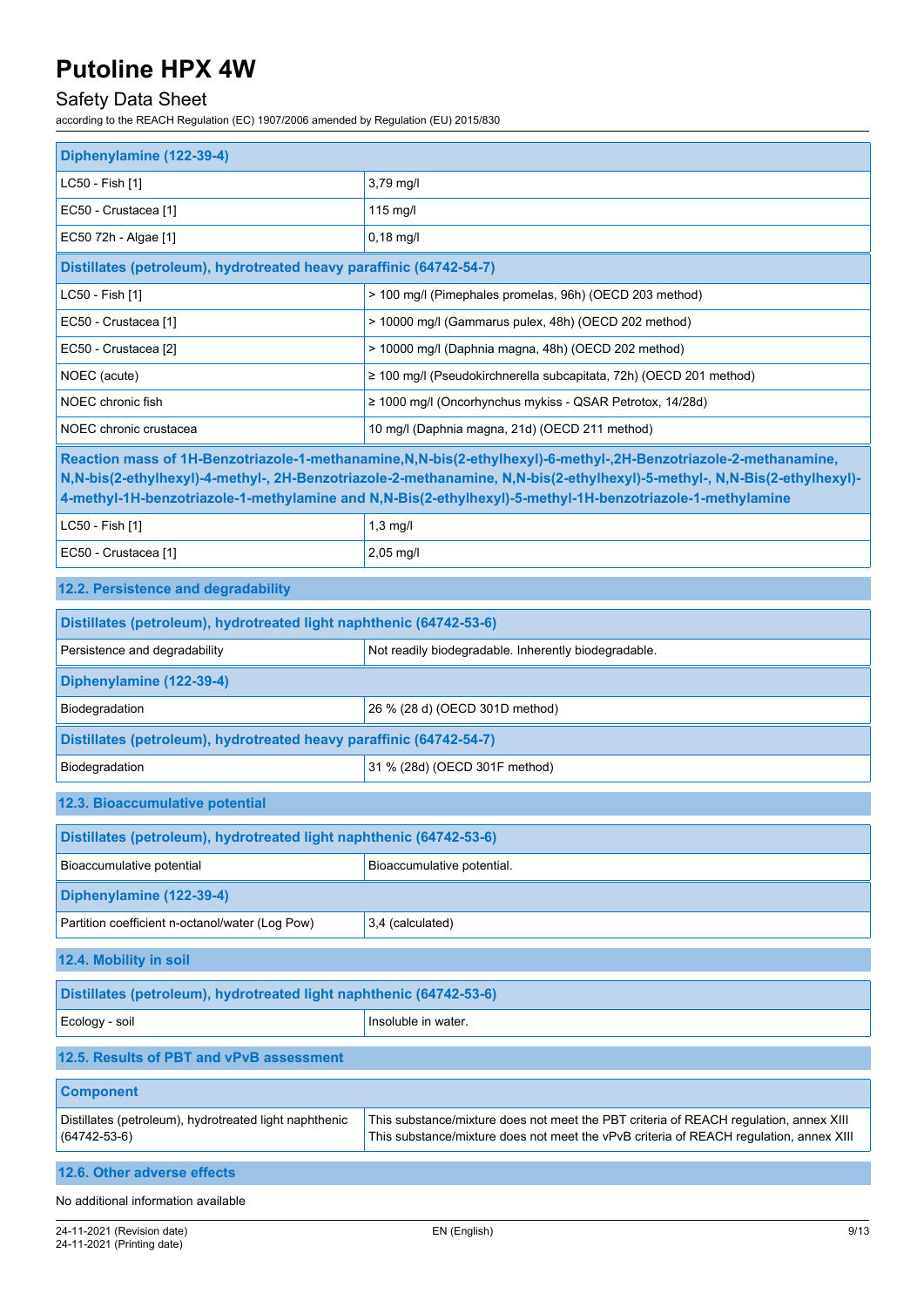### Safety Data Sheet

according to the REACH Regulation (EC) 1907/2006 amended by Regulation (EU) 2015/830

### **SECTION 13: Disposal considerations 13.1. Waste treatment methods** Waste treatment methods : Dispose of contents/container in accordance with licensed collector's sorting instructions. Product/Packaging disposal recommendations : Dispose in a safe manner in accordance with local/national regulations.

European List of Waste (LoW) code : 13 01 10<sup>\*</sup> - mineral based non-chlorinated hydraulic oils

### **SECTION 14: Transport information**

In accordance with ADR / IMDG / IATA / ADN / RID **ADR IMDG IATA ADN RID 14.1. UN number** Not regulated Not regulated Not regulated Not regulated Not regulated Not regulated Not regulated **14.2. UN proper shipping name** Not regulated Not regulated Not regulated Not regulated Not regulated **14.3. Transport hazard class(es)** Not regulated Not regulated Not regulated Not regulated Not regulated **14.4. Packing group** Not regulated Not regulated Not regulated Not regulated Not regulated Not regulated Not regulated **14.5. Environmental hazards** Not regulated Not regulated Not regulated Not regulated Not regulated Not regulated Not regulated No supplementary information available

**14.6. Special precautions for user**

**Overland transport** Not regulated

**Transport by sea** Not regulated

**Air transport** Not regulated

**Inland waterway transport** Not regulated

**Rail transport** Not regulated

**14.7. Transport in bulk according to Annex II of Marpol and the IBC Code**

Not applicable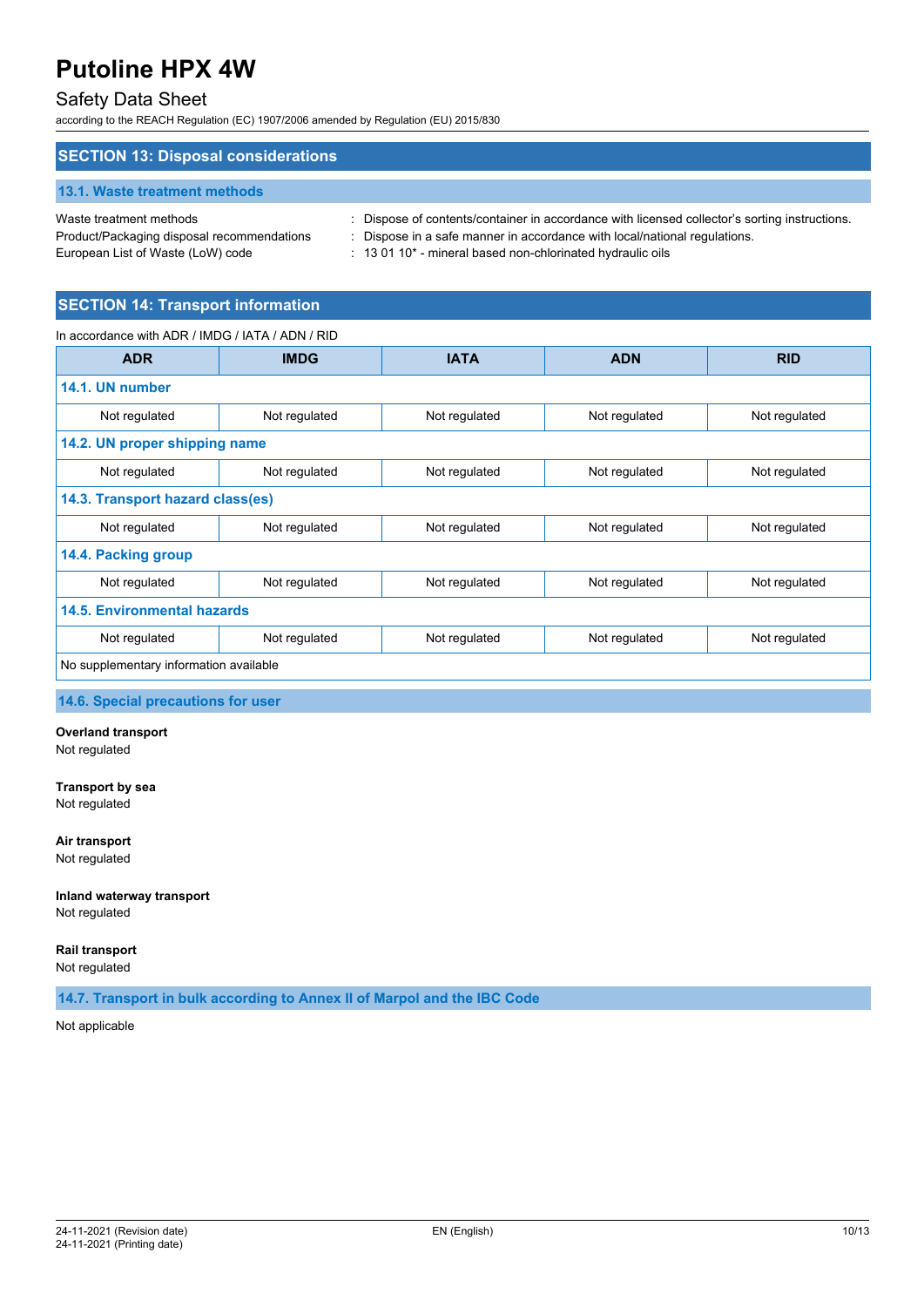### Safety Data Sheet

according to the REACH Regulation (EC) 1907/2006 amended by Regulation (EU) 2015/830

#### **SECTION 15: Regulatory information**

**15.1. Safety, health and environmental regulations/legislation specific for the substance or mixture**

#### **15.1.1. EU-Regulations**

| <b>EU restriction list (REACH Annex XVII)</b> |                                                                         |
|-----------------------------------------------|-------------------------------------------------------------------------|
| <b>Reference code</b>                         | <b>Applicable on</b>                                                    |
| 3(b)                                          | Putoline HPX 4W; Distillates (petroleum), hydrotreated light naphthenic |

Contains no substance on the REACH candidate list

#### Contains no REACH Annex XIV substances

Contains no substance subject to Regulation (EU) No 649/2012 of the European Parliament and of the Council of 4 July 2012 concerning the export and import of hazardous chemicals.

Contains no substance subject to Regulation (EU) No 2019/1021 of the European Parliament and of the Council of 20 June 2019 on persistent organic pollutants

Contains no substance subject to Regulation (EU) 2019/1148 of the European Parliament and of the Council of 20 June 2019 on the marketing and use of explosives precursors.

| VOC content               | $\therefore$ 0 % |
|---------------------------|------------------|
| Child-resistant fastening | : Applicable     |
| Tactile warning           | : Applicable     |

#### **15.1.2. National regulations**

No additional information available

#### **15.2. Chemical safety assessment**

No chemical safety assessment has been carried out

**For the following substances of this mixture a chemical safety assessment has been carried out:**

Distillates (petroleum), hydrotreated light naphthenic

#### **SECTION 16: Other information**

| Indication of changes |                                        |               |                 |
|-----------------------|----------------------------------------|---------------|-----------------|
| <b>Section</b>        | <b>Changed item</b>                    | <b>Change</b> | <b>Comments</b> |
|                       | Supersedes                             | Modified      |                 |
|                       | <b>Revision date</b>                   | Modified      |                 |
| Ι3                    | Composition/information on ingredients | Modified      |                 |

| <b>Abbreviations and acronyms:</b> |                                                                                                 |
|------------------------------------|-------------------------------------------------------------------------------------------------|
| <b>ADN</b>                         | European Agreement concerning the International Carriage of Dangerous Goods by Inland Waterways |
| <b>ADR</b>                         | European Agreement concerning the International Carriage of Dangerous Goods by Road             |
| <b>ATE</b>                         | <b>Acute Toxicity Estimate</b>                                                                  |
| <b>BCF</b>                         | Bioconcentration factor                                                                         |
| <b>BLV</b>                         | Biological limit value                                                                          |
| <b>BOD</b>                         | Biochemical oxygen demand (BOD)                                                                 |
| <b>COD</b>                         | Chemical oxygen demand (COD)                                                                    |
| <b>DMEL</b>                        | Derived Minimal Effect level                                                                    |
| <b>DNEL</b>                        | Derived-No Effect Level                                                                         |
| EC-No.                             | European Community number                                                                       |
| <b>EC50</b>                        | Median effective concentration                                                                  |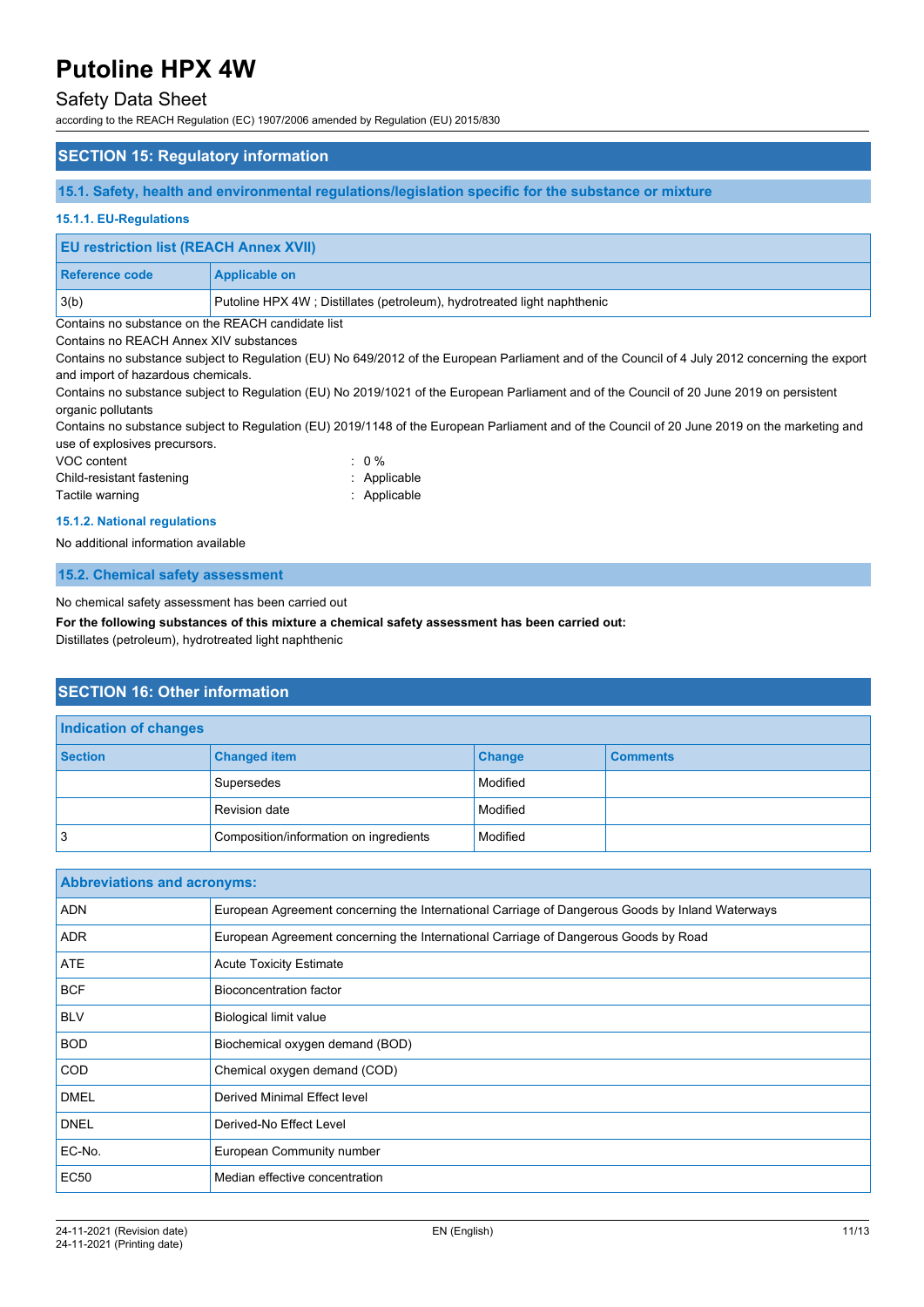# Safety Data Sheet

according to the REACH Regulation (EC) 1907/2006 amended by Regulation (EU) 2015/830

| <b>Abbreviations and acronyms:</b> |                                                                              |  |
|------------------------------------|------------------------------------------------------------------------------|--|
| EN                                 | European Standard                                                            |  |
| <b>IARC</b>                        | International Agency for Research on Cancer                                  |  |
| <b>IATA</b>                        | International Air Transport Association                                      |  |
| <b>IMDG</b>                        | International Maritime Dangerous Goods                                       |  |
| LC50                               | Median lethal concentration                                                  |  |
| LD50                               | Median lethal dose                                                           |  |
| <b>LOAEL</b>                       | Lowest Observed Adverse Effect Level                                         |  |
| <b>NOAEC</b>                       | No-Observed Adverse Effect Concentration                                     |  |
| <b>NOAEL</b>                       | No-Observed Adverse Effect Level                                             |  |
| <b>NOEC</b>                        | No-Observed Effect Concentration                                             |  |
| <b>OECD</b>                        | Organisation for Economic Co-operation and Development                       |  |
| <b>OEL</b>                         | Occupational Exposure Limit                                                  |  |
| <b>PBT</b>                         | <b>Persistent Bioaccumulative Toxic</b>                                      |  |
| PNEC                               | <b>Predicted No-Effect Concentration</b>                                     |  |
| <b>RID</b>                         | Regulations concerning the International Carriage of Dangerous Goods by Rail |  |
| <b>SDS</b>                         | Safety Data Sheet                                                            |  |
| <b>STP</b>                         | Sewage treatment plant                                                       |  |
| ThOD                               | Theoretical oxygen demand (ThOD)                                             |  |
| <b>TLM</b>                         | Median Tolerance Limit                                                       |  |
| <b>VOC</b>                         | Volatile Organic Compounds                                                   |  |
| CAS-No.                            | <b>Chemical Abstract Service number</b>                                      |  |
| N.O.S.                             | Not Otherwise Specified                                                      |  |
| vPvB                               | Very Persistent and Very Bioaccumulative                                     |  |
| ED                                 | Endocrine disrupting properties                                              |  |

| <b>Full text of H- and EUH-statements:</b> |                                                                                                                                                                                                                                                                                                                                                                                                              |  |
|--------------------------------------------|--------------------------------------------------------------------------------------------------------------------------------------------------------------------------------------------------------------------------------------------------------------------------------------------------------------------------------------------------------------------------------------------------------------|--|
| Acute Tox. 3 (Dermal)                      | Acute toxicity (dermal), Category 3                                                                                                                                                                                                                                                                                                                                                                          |  |
| Acute Tox. 3 (Inhalation)                  | Acute toxicity (inhal.), Category 3                                                                                                                                                                                                                                                                                                                                                                          |  |
| Acute Tox. 3 (Oral)                        | Acute toxicity (oral), Category 3                                                                                                                                                                                                                                                                                                                                                                            |  |
| Aquatic Acute 1                            | Hazardous to the aquatic environment - Acute Hazard, Category 1                                                                                                                                                                                                                                                                                                                                              |  |
| Aquatic Chronic 1                          | Hazardous to the aquatic environment — Chronic Hazard, Category 1                                                                                                                                                                                                                                                                                                                                            |  |
| Aquatic Chronic 2                          | Hazardous to the aquatic environment — Chronic Hazard, Category 2                                                                                                                                                                                                                                                                                                                                            |  |
| Asp. Tox. 1                                | Aspiration hazard, Category 1                                                                                                                                                                                                                                                                                                                                                                                |  |
| <b>EUH208</b>                              | Contains Reaction mass of 1H-Benzotriazole-1-methanamine, N, N-bis (2-ethylhexyl)-6-methyl-, 2H-Benzotriazole-2-<br>methanamine, N,N-bis(2-ethylhexyl)-4-methyl-, 2H-Benzotriazole-2-methanamine, N,N-bis(2-ethylhexyl)-5-methyl-,<br>N,N-Bis(2-ethylhexyl)-4-methyl-1H-benzotriazole-1-methylamine and N,N-Bis(2-ethylhexyl)-5-methyl-1H-<br>benzotriazole-1-methylamine. May produce an allergic reaction. |  |
| Eye Irrit. 2                               | Serious eye damage/eye irritation, Category 2                                                                                                                                                                                                                                                                                                                                                                |  |
| Flam. Lig. 2                               | Flammable liquids, Category 2                                                                                                                                                                                                                                                                                                                                                                                |  |
| H <sub>225</sub>                           | Highly flammable liquid and vapour.                                                                                                                                                                                                                                                                                                                                                                          |  |